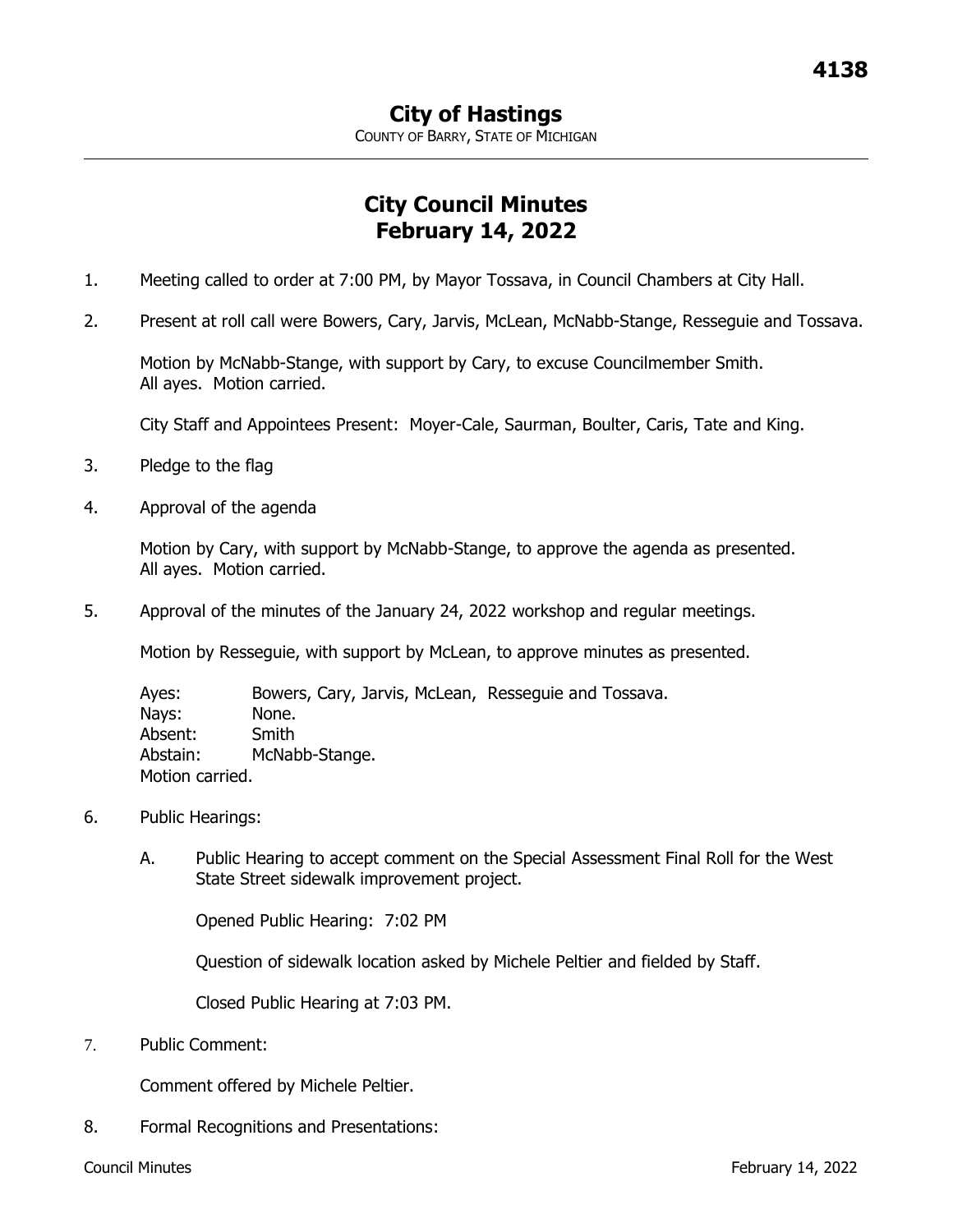A. Dan King to present Redevelopment Ready Communities progress update.

Dan King summarized progress for Council and fielded questions.

- 9. Items for Action by Unanimous Consent:
	- A. Invoices:

Grand Valley Automation, Inc. \$25,843.25 (HVAC Control City Hall/Garage).

Motion by McLean, with support by Resseguie, to receive and place on file Item #9.A.

Ayes: Bowers, Cary, Jarvis, McLean, McNabb-Stange, Resseguie and Tossava. Nays: None. Absent: Smith Abstain: None. Motion carried.

- 10. Items of Business:
	- A. Consider Council's appointment of William Henry Nesbitt to fill open First Ward Council seat.

Motion by Resseguie, with support by Jarvis, to appoint William Henry Nesbitt to fill open First Ward Council seat.

Ayes: Bowers, Cary, Jarvis, McLean, McNabb-Stange, Resseguie and Tossava. Nays: None. Absent: Smith Abstain: None. Motion carried.

B. Consider adoption of **Resolution 2022-05** Final Assessment Roll for Sidewalks on West State Street.

Consider adoption of **Resolution 2022-05** Assessment Roll for sidewalks on West State Street.

Ayes: Bowers, Cary, Jarvis, McLean, McNabb-Stange, Resseguie and Tossava. Nays: None. Absent: Smith Abstain: None. Motion carried.

C. First Reading of **Ordinance No. 605** regarding Auto Repair Shops, Gasoline Stations and Automobile Wash Establishments.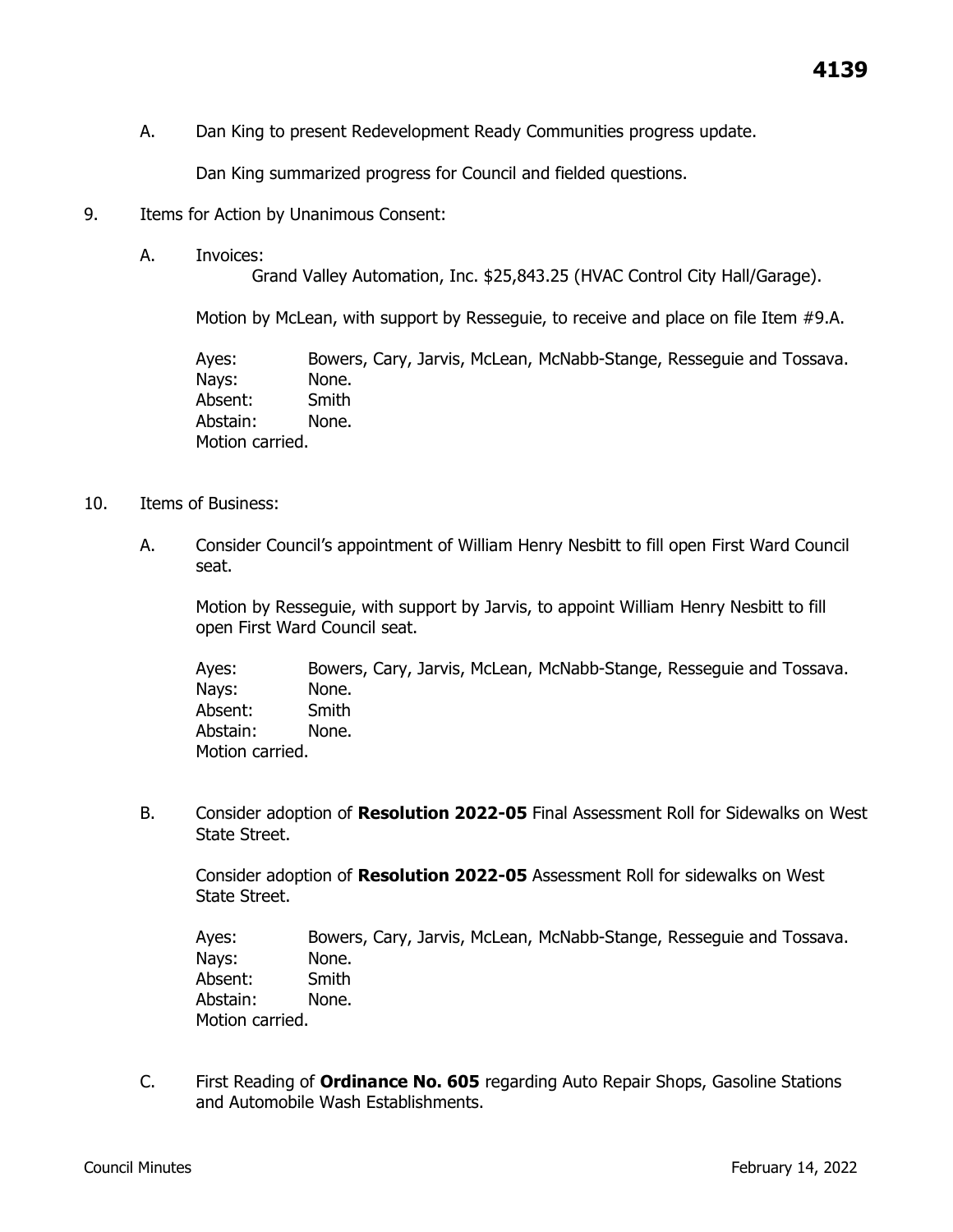## **Ordinance No. 605** was read.

D. Consider approval of WBCH Radio St. Patrick's Parade on March 17, 2022 starting at 4:00 PM.

Motion by McLean, with support by Cary, to approve request as presented under the direction of City staff.

Ayes: Bowers, Cary, Jarvis, McLean, McNabb-Stange, Resseguie and Tossava. Nays: None. Absent: Smith Abstain: None. Motion carried.

E. Consider increase of the budgeted item from \$10,000.00 to \$20,000.00 and approve purchase of contracted paving for watermain breaks of \$6,094.00 done January 31, 2022 as recommended by Director of Public Services Tate.

Motion by Resseguie, with support by McLain, to increase the budget as presented.

Ayes: Cary, Jarvis, McLean, McNabb-Stange, Resseguie and Tossava. Nays: None. Absent: Smith Abstain: Bowers. Motion carried.

Motion by McLean, with support by Resseguie, to approve the payment of repairs at \$6,094.00.

Ayes: Bowers, Cary, Jarvis, McLean, McNabb-Stange, Resseguie and Tossava. Nays: None. Absent: Smith Abstain: None. Motion carried.

F. Consider approval of proposal from Aunalytics to complete an IT security assessment for the City in the amount of \$14,940 as recommended by City Manager Sarah Moyer-Cale.

Motion by McLean, with support by Jarvis, to approve with suggested additions referring to previous contract.

Ayes: Bowers, Cary, Jarvis, McLean, McNabb-Stange, Resseguie and Tossava. Nays: None. Absent: Smith Abstain: None. Motion carried.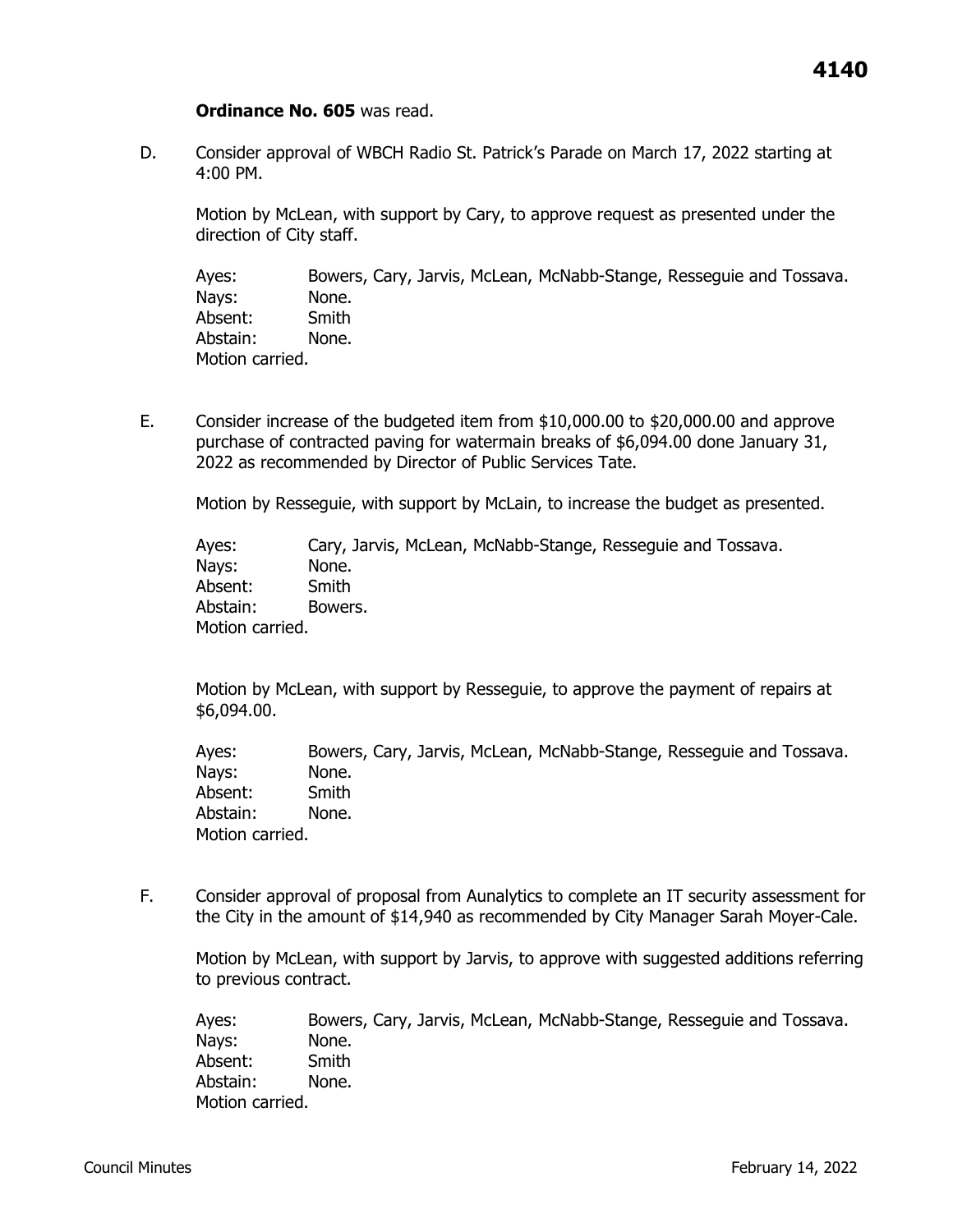G. Consider **Resolution 2022-06** to enter agreement with MDOT for Surface Transportation Improvements on North Michigan Ave and West Woodlawn project Ave as recommended by Director of Public Services Tate.

Motion by McLean, with support by Resseguie, to approve entering into agreement with MDOT for Surface Transportation Improvements on North Michigan Ave and West Woodlawn Project in the amount of \$531,700 with \$375,000 of project funded with Federal dollars.

Ayes: Bowers, Cary, Jarvis, McLean, Resseguie and Tossava. Nays: McNabb-Stange. Absent: Smith Abstain: None. Motion carried.

H. Consider setting a public hearing for 7:00 PM Monday, February 28, 2022, to hear comments on the City of Hastings 5-Year Parks and Recreation Master Plan.

Motion by Cary, with support by McLean, to set public hearing for 7:00 PM, Monday, February 28, 2022 regarding the 5-year Parks and Recreation Master Plan.

Ayes: Bowers, Cary, Jarvis, McLean, McNabb-Stange, Resseguie and Tossava. Nays: None. Absent: Smith Abstain: None. Motion carried.

- 11. Staff Presentations and Policy Discussions (None)
- 12. City Manager Report:
	- A. Public Services Director Tate Report
	- B. Fire Chief Caris Report
	- C. Library Director Hemerling Report
	- D. Assessors Rashid/Verburg Report
	- E. City Council Goals for Fiscal Year 2022-2023.
	- F. Planning Commission Year in Review.
- 13. Reports and Communications:
	- A. Draft Minutes Cable Access Meeting January 17, 2022.
	- B. Draft Minutes Airport Commission January 26, 2022.
	- C. Draft Minutes DDA January 20, 2022.
	- D. Draft Minutes Library and Windows Flyer February 7, 2022.

Motion by McNabb-Stange, with support by McLean, to receive and place on file Item #13.A. through Item #13.E. inclusive. All ayes. Motion carried.